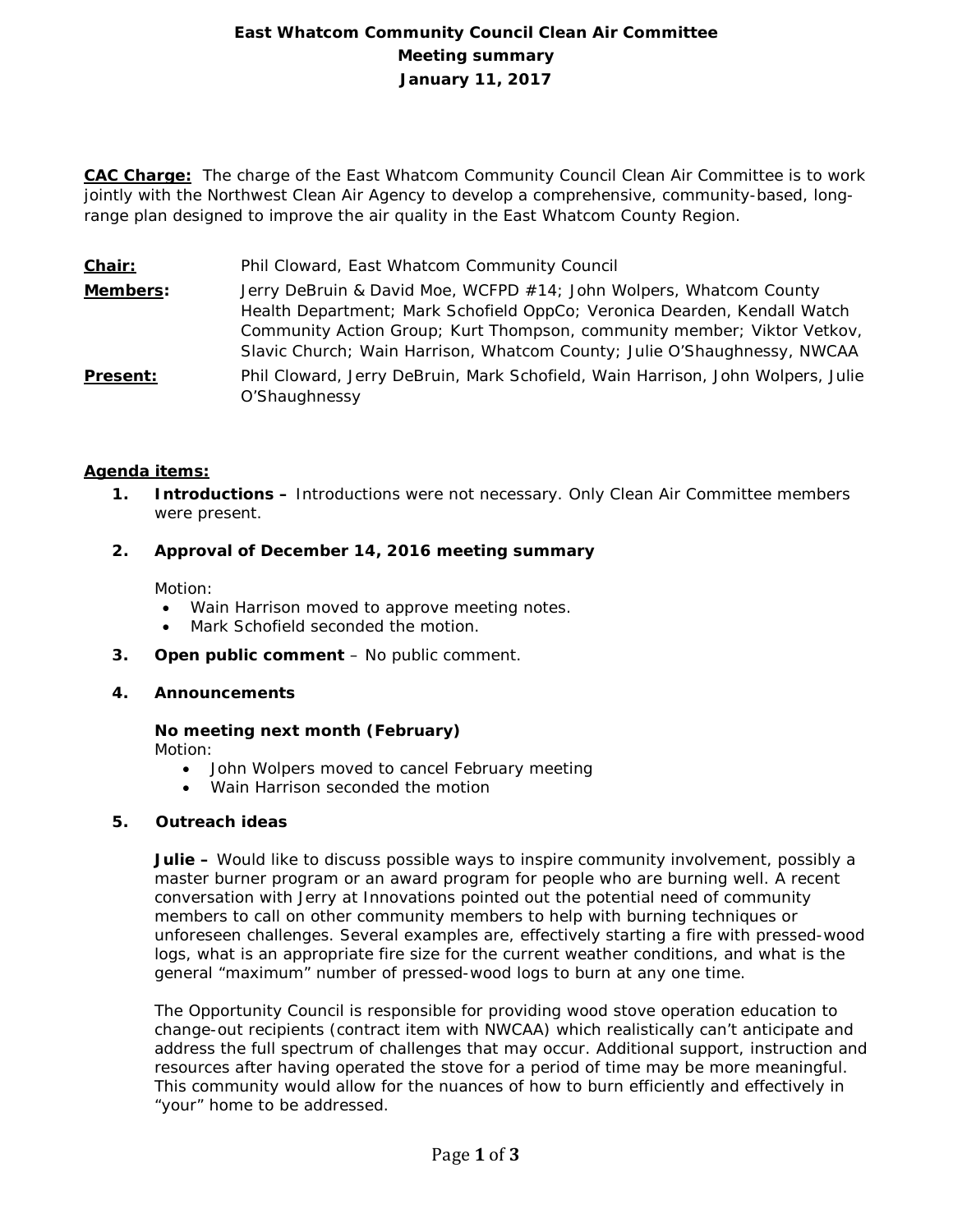**Wain –** How would a master burner or award program be structured and implemented?

**Phil –** Has received and responded to several calls from community members requesting his assistance on various wood stove operation challenges.

Suggested a video on how to properly operate a certified wood stove, possibly aired by local television stations as a helpful tool. Photos depicting proper wood burning techniques would also be helpful.

**Julie –** Rebecca Brown, Air Quality Specialist, is reading a book, "The Influencer" which stresses the importance of positive feedback as a motivator. She suggested a reward system of some type.

**John –** Positive reinforcement/reward provides another way in which to engage people and help them burn properly and continue to do so.

**Wain –** If a video is produced, it may be helpful to provide it to wood stove vendors to distribute to their clients. A visual aid is much more effective than verbal instruction.

**John –** Affirmed that "selling" how to operate a stove properly is as important as selling the stove itself. Everyone learns differently and visual aids add value.

**Mark –** It would be interesting to have community members available to assist other members in their home. A master burner program may have merit.

**Jerry –** Agrees that an instructional video and a local resource community member would be a good thing.

**Julie** – Stated that NWCAA may already have an instructional video. Will check and report back at next meeting.

### **6. Biomass committee update**

**Phil –** The Washington Woodland Coop is working to secure a contract with Whole Foods to provide bundled firewood for sale.

Working on several different grants, one with the Department of Commerce that allows for payback "in-kind" with the product produced. This approach may be helpful when developing the light industrial area in Columbia Valley.

### **7. Residential wood sheds; construction & delivery update**

#### **Phil**

The weather has had a significant impact on shed deliveries. The current snow and ice conditions create an unsafe situation for delivery volunteers. One previous delivery effort during icy conditions with AmeriCorps volunteers was enough. Communication and coordination between Phil and volunteers is on-going and the sheds will be delivered as soon as reasonably possible.

#### **Julie**

Updated Doug at Westside Building Supply about the delayed delivery of wood sheds because of the inclement weather. Requested a rental extension and asked Doug for any possible reduction in the rental rate since we've been unable to use it for the past month or so.